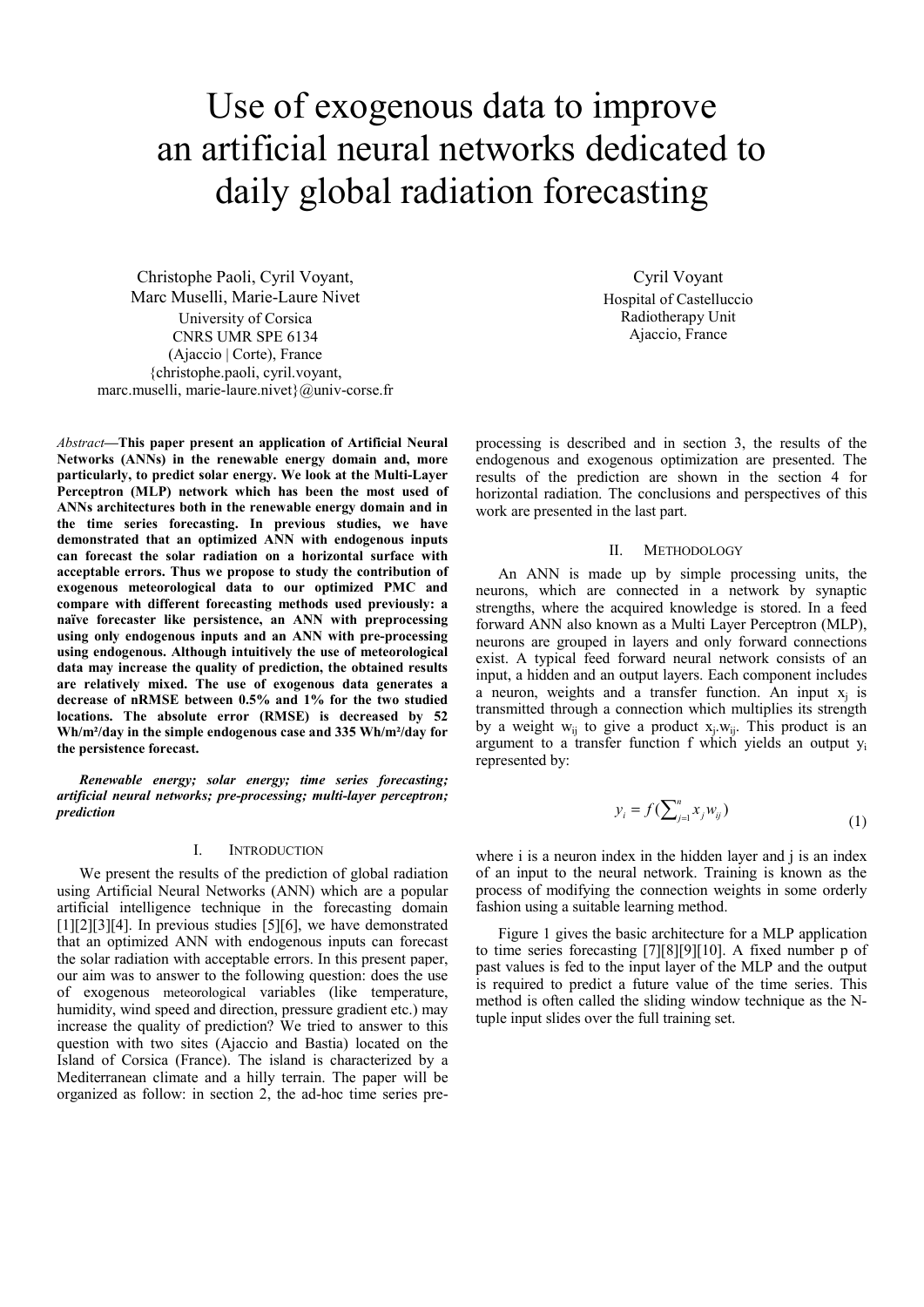

Figure 1. MLP application to time series forecasting (bias nodes are not displayed).

According to previous experimentations [5], we utilized a stationarization method to increase the prediction quality witch consists to use the clear sky model for clear sky index. There are a lot of methods to determine this model. In our case, we have preferred to use the simplified "Solis clear sky" model [11] based on radiative transfer calculations and the Lambert-Beer relation. In this case, the clear sky global horizontal irradiance  $(H_{\rho h})$  reaching the ground is defined by:

$$
H_{gh,clearsky} = H_0.e^{-(\tau/\sin^b(h))} \cdot \sin(h)
$$
 (2)

where  $\tau$  is the global total atmospheric optical depth (-0.37 in our case), h is the solar elevation angle and b is a fitting parameter (0.35 for us). The daily integration of the *H*<sub>gh,clearsky</sub> parameter allows to determine the daily solar radiation

modelling  $H_{gh,clearsky}^d$ . A series of tests (not presented in this paper) has led to the validation of the Solis model on horizontal global radiation. We have obtained a relation of stationarization equivalent to (2) where X is the measure and S the new time series, (d is the day of the year y):

$$
S_{d,y} = \frac{X_{d,y}}{H_{gh,clear\}}^{d}
$$
\n(3)

This treatment aims to create a new distribution without periodicity. Further the new series generated is equivalent to a nebulosity series. Ideally, the values are fixed to 1 and decrease with the occurrence of a cloud.

Concerning the problem of ANN optimization, 3 independent subparts have to be studied:

- Choice of the hidden layer number and activation function.
- Choice of the endogenous lag number.
- Choice of the exogenous lag numbers for each parameter (daily pressure variation; wind direction; humidity; insulation; nebulosity; precipitation; mean pressure; min-max-mean temperatures, night temperature; wind speed).

Up to now, we have studied the ANN optimization in daily horizon [6]. This experience allows us to used previous results like the model of ANN for this kind of problem and the learning algorithm. The ANN used is so a PMC and we have simulated it with the Matlab software and its NN toolbox. These characteristics are: 1 hidden layer, the activation function are hyperbolic tangent (hidden) and linear (output), the learning algorithm is the Levenberg-Marquardt model (with max fail parameter equal to 5, μ decreases and increases respectively to 0.1 and 0.001, and goals equal to zero), the normalization is done between 0 and 1; the ratio of train, validation and test periods represent respectively 80%, 10% and 10%. We have learned the ANN during the 8 first years and we have computed the global solar radiation during the 2 last years.

## III. ENDOGENOUS AND EXOGENOUS PARAMETERS OPTIMIZATION

The partial autocorrelation function (PACF) plays an important role in time series analysis and allows to identify the extent of the lag in an autoregressive model. Thus we have used PACF in the case of PMC to determine the best time lag of the endogenous net-input. In practice, the last correlation coefficient  $(R_k)$  different to zero (T-test methodology) induces *k* endogenous clear sky index like network inputs. The methodology chosen for the exogenous variable selection is similar to the previous one, ie the use of a correlation criterion (Pearson correlation). In our experimental sample size, the significant threshold for the T-test indicates a very low limit. Indeed, the limit is below 0.1 for the sample above 1000 (for the 0.05 critical alpha level). This methodology is not realistic in our case, the threshold for the coefficient  $\overline{R}$  should be more important to select a limited number of exogenous inputs. Thereafter we have chosen a threshold  $R = 20\%$ , only the higher correlations have been chosen. If we use the previous notation for the clear sky index  $(S_t)$  and for an exogenous variable  $(y_t$  representing nebulosity, temperature...), the correlation between the variables is:

$$
R_k^{\gamma} = \frac{\sum_{t=k+1}^{N} (S_t - \overline{S})(y_{t-k} - \overline{y})}{\sqrt{\sum_{t=k+1}^{N} (S_t - \overline{S})^2 \sum_{t=k+1}^{N} (y_{t=k+1} - \overline{y})^2}}
$$
(4)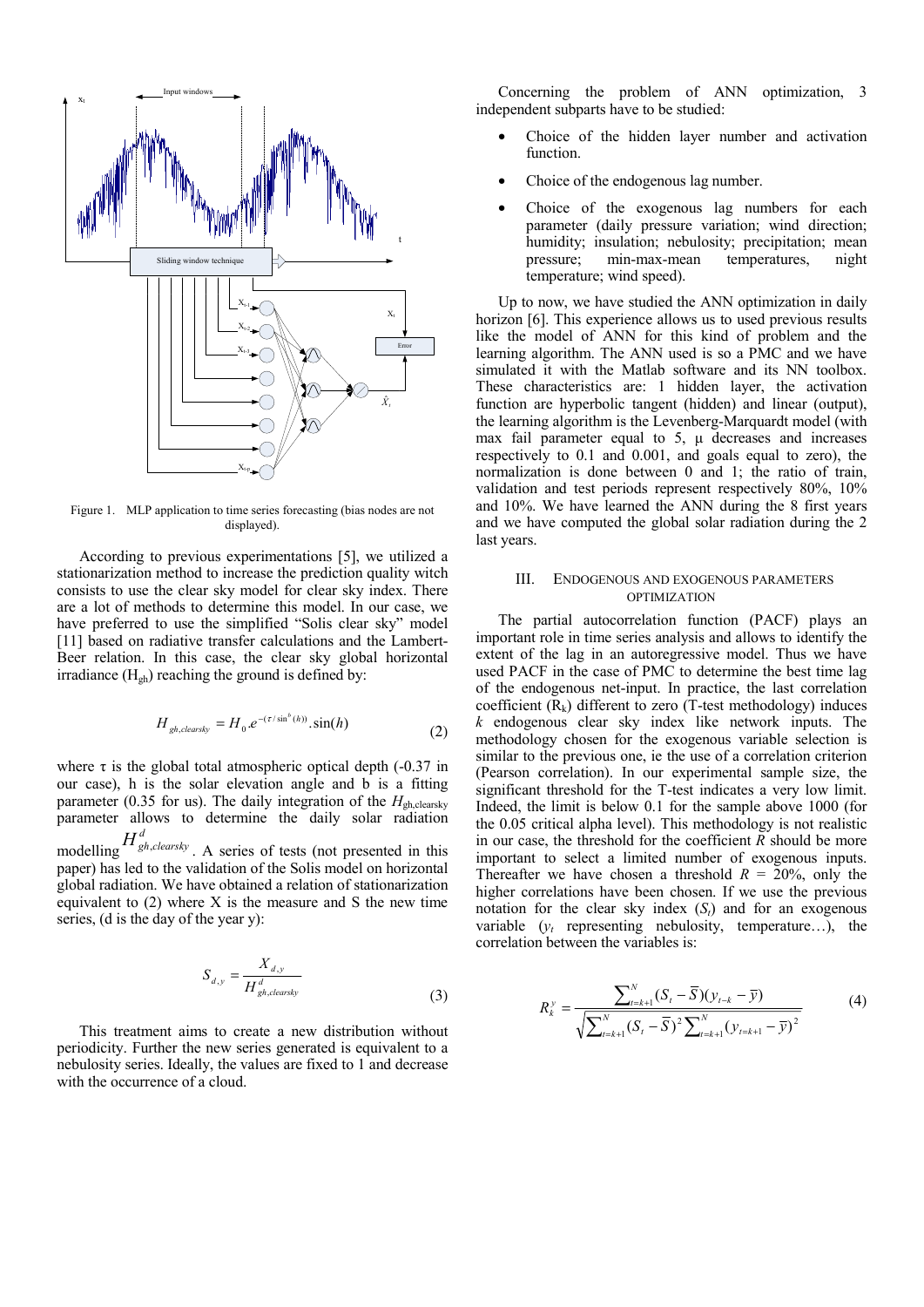## IV. RESULTS FOR HORIZONTAL RADIATION

In this section we present the results we obtained for the meteorological station of Ajaccio and Bastia located on the Island of Corsica (France).

### *A. The station of Bastia*

To determinate the input number of our PMC, first it is necessary to use the PACF described in the last section. PACF allows quantifying the endogenous number of inputs. On figure 2, we can see that this methodology implies the use of  $S_t$ ,  $S_{t-1}$ ,  $S_{t-2}$  and  $S_{t-3}$  on our ANN to predict  $S_{t+1}$ .



Figure 2. Partial autocorrelation of clear sky index in the station of Bastia. The lines around the zero represent the confidence interval with the PACF.

The second step for optimize the input layer of the PMC is to choose atmospheric variables and their time lag. The correlation study has been done according to the previous section. The determination of the each correlation, specific to one variable and one time lag, allow to determinate the input to add. The figure 3 presents only the variables which are correlated with the clear sky index. We can see that the cut off condition fixed on previous section (threshold  $R = 20\%$ ) implies that the lag 1 is sufficient.

The purpose of this study is not to demonstrate the interest of use an ANN but to search a mechanism for its optimisation. The first step was to stationnarize the global radiation (transition to clear sky index), then to find the inputs number (4 endogenous, 1 for humidity, 1 for insulation and 1 for nebulosity of previous days). We have verified that the use of each exogenous input improves the quality of forecast. In details, the results show that the use of the insulation lag 1, or humidity, or nebulosity, increases not only the mean of the error prediction but also the robustness of the methodology. The variance of the results is lower with the use of exogenous inputs. The other interesting element is the equivalence of the insulation, humidity and nebulosity when they are used separately. For Bastia, the gap of the exogenous inputs utilization is minimal, but is real. The nRMSE is 25.43% against 25.85%, the RMSE is reduce by 20 Wh/m² (1233 Wh/m²/day vs 1253 Wh/m²/day), and the mean absolute error by 51 Wh/m² (957 Wh/m²/day vs 1008 Wh/m²/day). A simplest forecaster as the persistence leads to an error nRMSE = 31.17% (MAE = 1081 Wh/m²/day and RMSE = 1569 Wh/m²/day). This site is well known to be very difficult to predict, this result was already checked in previous studies

[12]. The second site mentioned in this article (Ajaccio) is reputed to be easier to predict.



Figure 3. Pearson correlation between the clear sky index, and exogenous variables for Bastia station: top is humidity, middle the nebulosity and bottom the insolation

## *B. The station of Ajaccio*

The optimization methodology is the same that used in the previous case. Applying the autocorrelation function to determine the interesting time lags, we obtain only two parameters (k=2) correlated with the clear sky index  $(S_{t+1})$ correlated with  $S_t$  and  $S_{t-1}$ ). The experiment shows that we have to consider only the exogenous inputs such as insulation and nebulosity at a time lag 1. The other variables are equivalent and do not contribute to add information for increase the quality of the prediction. Like Bastia case, only 3 neurons on hidden layer are necessary. Add more neurons will complicate the system without obvious improvements.

The figure 4 shows the comparison between the used of exogenous input and endogenous input (R=0.887 on top) and only endogenous input (R=0.878 on bottom). For Ajaccio, the exogenous methodology generates good results, the nRMSE is 21.54% against 22.50%, the RMSE is reduce by 52 Wh/m² (1087 Wh/m²/day vs 1139 Wh/m²/day), and the mean absolute